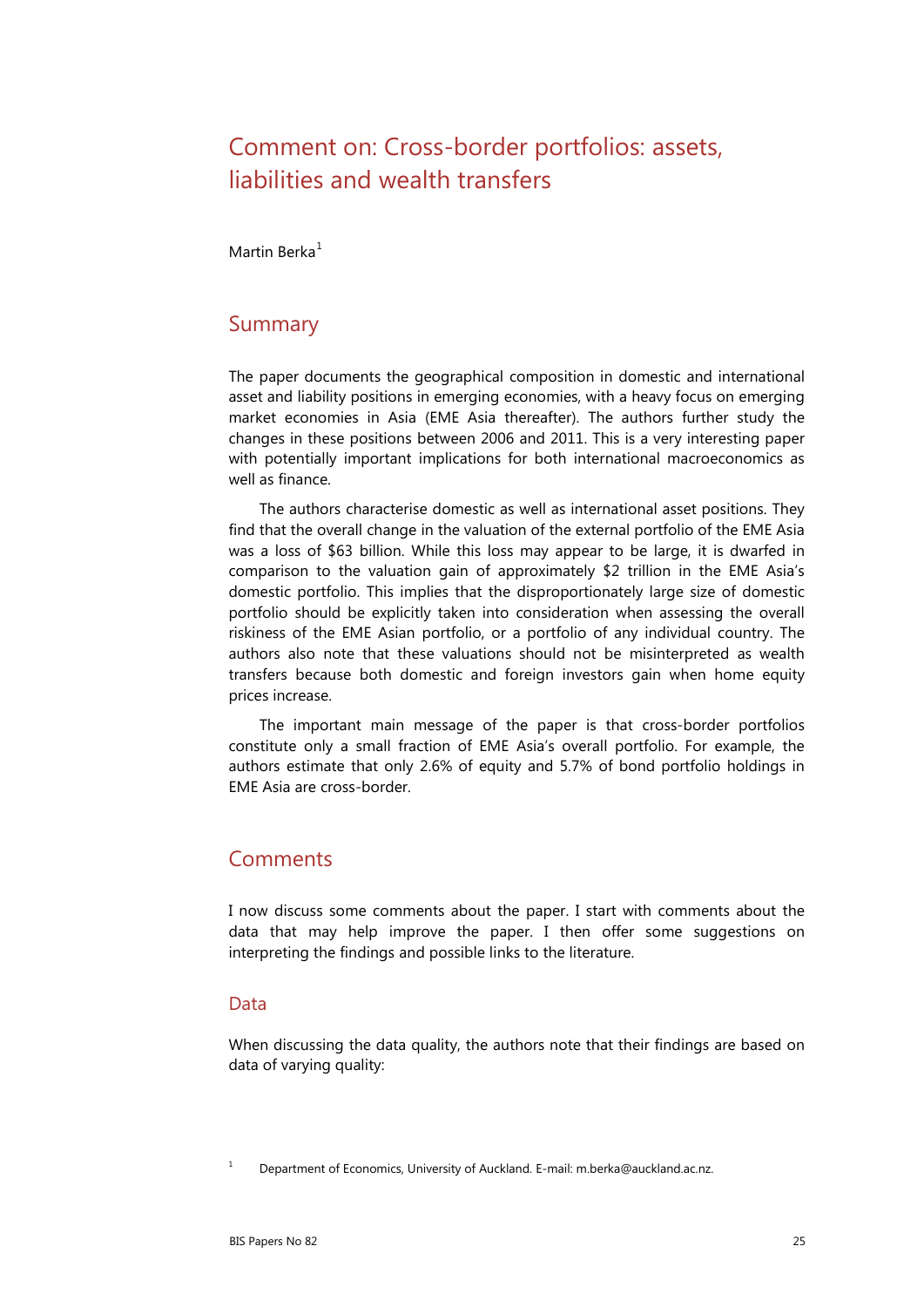"We want to stress that numbers reported in this paper should be viewed as estimates from imperfect and at times inconsistent data sources. They constitute our best guesses given the data constraints, but the wise reader should view the reported numbers with a healthy degree of skepticism."

The data come from four data sets. Three are from the IMF: the *International Investment Position* (IIP), *Coordinated Portfolio Investment Survey* (CPIS), and the *Balance of Payments* (BOP) data sets, while the World Development Indicators database of the World Bank provides the remaining data. More details on the exact nature of data inconsistencies would be beneficial for assessing the extent of the measurement error included in the authors' calculations. It could facilitate modelling of any measurement errors econometrically.<sup>[2](#page-1-0)</sup>

### Home bias

The severity of the home bias found in EME Asia's asset holdings is an important finding of the paper. The authors could significantly extend their discussion of this finding. In 2006, on average, 82% of EME Asian equity holdings were domestic (this number drops to 74% if one excludes China). This is actually lower than the domestic asset holdings in other emerging markets (84% of total) and not very far away from the advanced economies (70%). However, the distance of EME Asia from the advanced economies has risen by 2011. Furthermore, debt holdings see more home bias than equity holdings in EME Asia: 94% of debt is domestic (91% if one excludes China), compared with 80% in other emerging economies and 72% in the advanced economies. Given that the debt is generally considered to be less risky than equity, the larger extent of home bias in debt markets in EME Asia seems surprising. The authors should discuss this new aspect of the EME Asian asset home bias, possibly with the help of statistical analysis of the covariates of the "outward" and the "inward" home bias. Additionally, these ownership patterns could be illustrated with some geographic maps.<sup>[3](#page-1-1)</sup>

### Differences in foreign portfolio compositions

The authors also highlight the well known accumulation of foreign exchange reserves in Asia. According to their calculations, the pattern remains rather constant, with reserves constituting 61% of foreign assets in EME Asia (54% in EME Asia excluding China) in 2006, and 64% (53%) in 2011.

However, while the share of reserves remained roughly constant, the share of foreign equity in total foreign asset holdings rose from 10% to 16% in EME Asia and from 17% to 28% in EME Asia excluding China. Consequently, the debt holdings have shrunk from 29% to 20% in EME Asia and 27% to 19% in EME Asia excluding China.

<span id="page-1-0"></span>The reader would also benefit from an exact specification of the calculation of the portfolio equity and debt returns. These are calculated as a function of MCSI total equity return index (JP Morgan GBI USD-denominated total return index) and returns from the IIP and BOP data. However, said function is not specified.

<span id="page-1-1"></span><sup>&</sup>lt;sup>3</sup> One interesting aspect that could be documented is whether these broad equity/debt home-bias patterns hold across the subcategories, or not.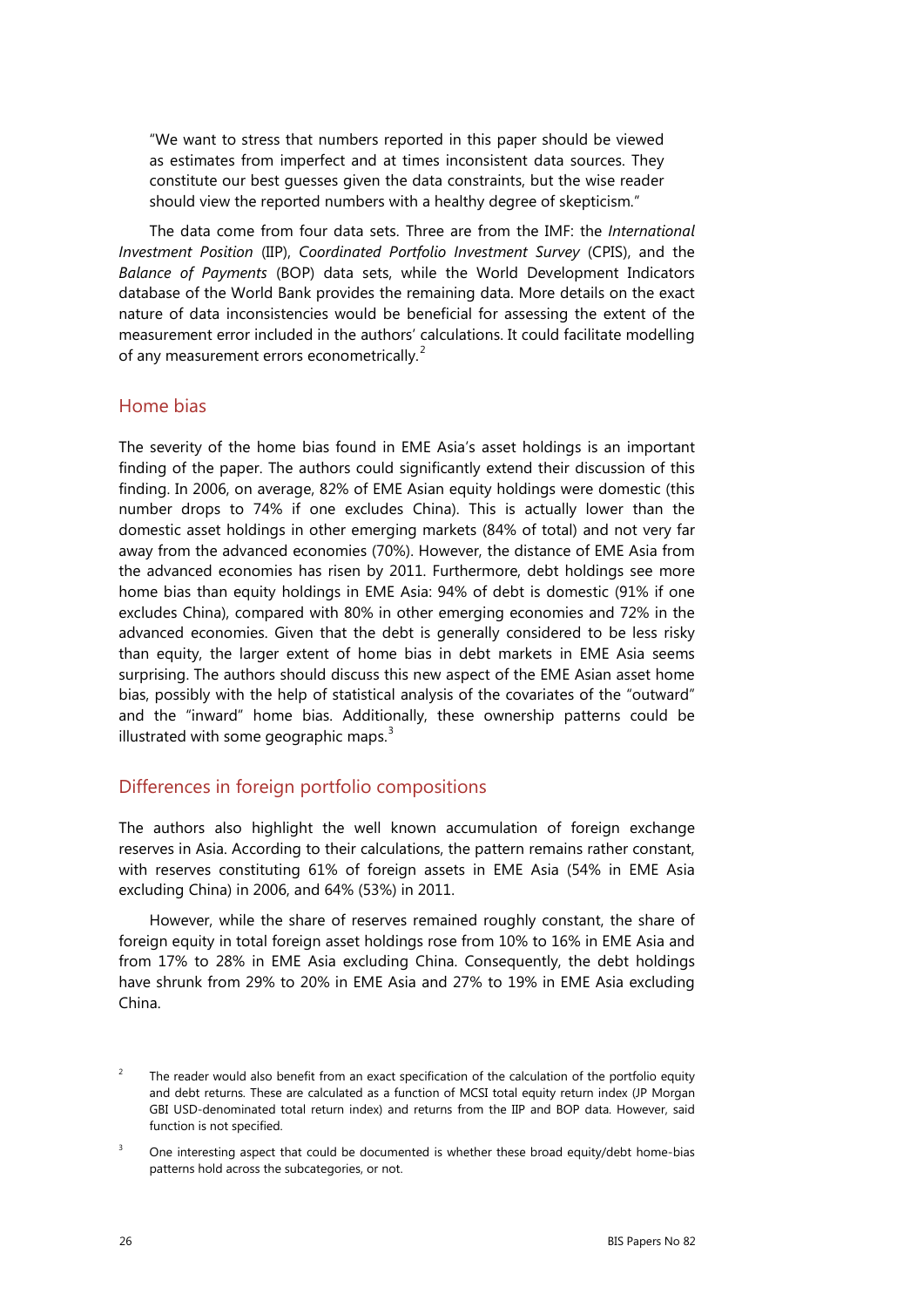This composition of foreign asset positions in EME Asia contrasts sharply with the composition in advanced economies. The table below summarises such compositional differences, in 2011.

|                   | Reserves | Debt | Equity |
|-------------------|----------|------|--------|
| EME Asia ex-China | 53%      | 19%  | 28%    |
| Advanced          | 4%       | 54%  | 42%    |

Assuming that reserves are least risky, the composition of foreign asset holdings in EME Asia is U-shaped in risk, while it has an inverse-U shape in the advanced economies. This observation is consistent with the earlier point about EME Asia's relatively stronger home bias in debt, and deserves further investigation.

#### Other comments

The current draft has a few links to a large literature about home bias in international asset markets. The authors should try to connect their results to this literature.

There are macroeconomic counterparts to asset market segmentation. International macroeconomics has long studied the growth of gross asset positions since the 1990s, and its macroeconomic implications. One topic worth highlighting for a possible link to a broader macroeconomic literature is the risk-sharing puzzle due to Backus and Smith (1993) and Kollmann (1995). This is one of the key puzzles in international macroeconomics as highlighted by Obstfeld and Rogoff (2000). In a world with complete financial markets, marginal utilities of consumption per dollar should be equalised between countries. Under some assumptions, this leads to a prediction that real exchange rates and consumption differentials should be perfectly positively correlated. However, evidence strongly contradicts this prediction: correlation is generally between –1 and 0. A plausible source of the Backus-Smith puzzle is a failure of an underlying assumption of the asset market integration. Indeed, the authors seem to provide strong evidence to support the notion that, in EME Asia, asset markets are not internationally integrated. Another side of the same coin relates to the home bias in consumption between countries. This tends to be difficult to explain in models with perfectly integrated capital markets, but becomes more theoretically justifiable if asset markets are segmented.

## References

Backus, D and G Smith (1993): "Consumption and real exchange rate in dynamic exchange economies with nontraded goods", *Journal of International Economics*, vol 35, pp 297–316, November.

Corsetti, G, L Dedola and S Leduc (2008): "International risk-sharing and the transmission of productivity shocks", *Review of Economic Studies*, no 75(2), pp 443–73, April.

Engel, C and A Matsumoto (2009): "The international diversification puzzle when goods prices are sticky: It's really about exchange-rate hedging, not equity portfolios", *American Economic Journal: Macroeconomics*, no 1(2), pp 155–88, July.